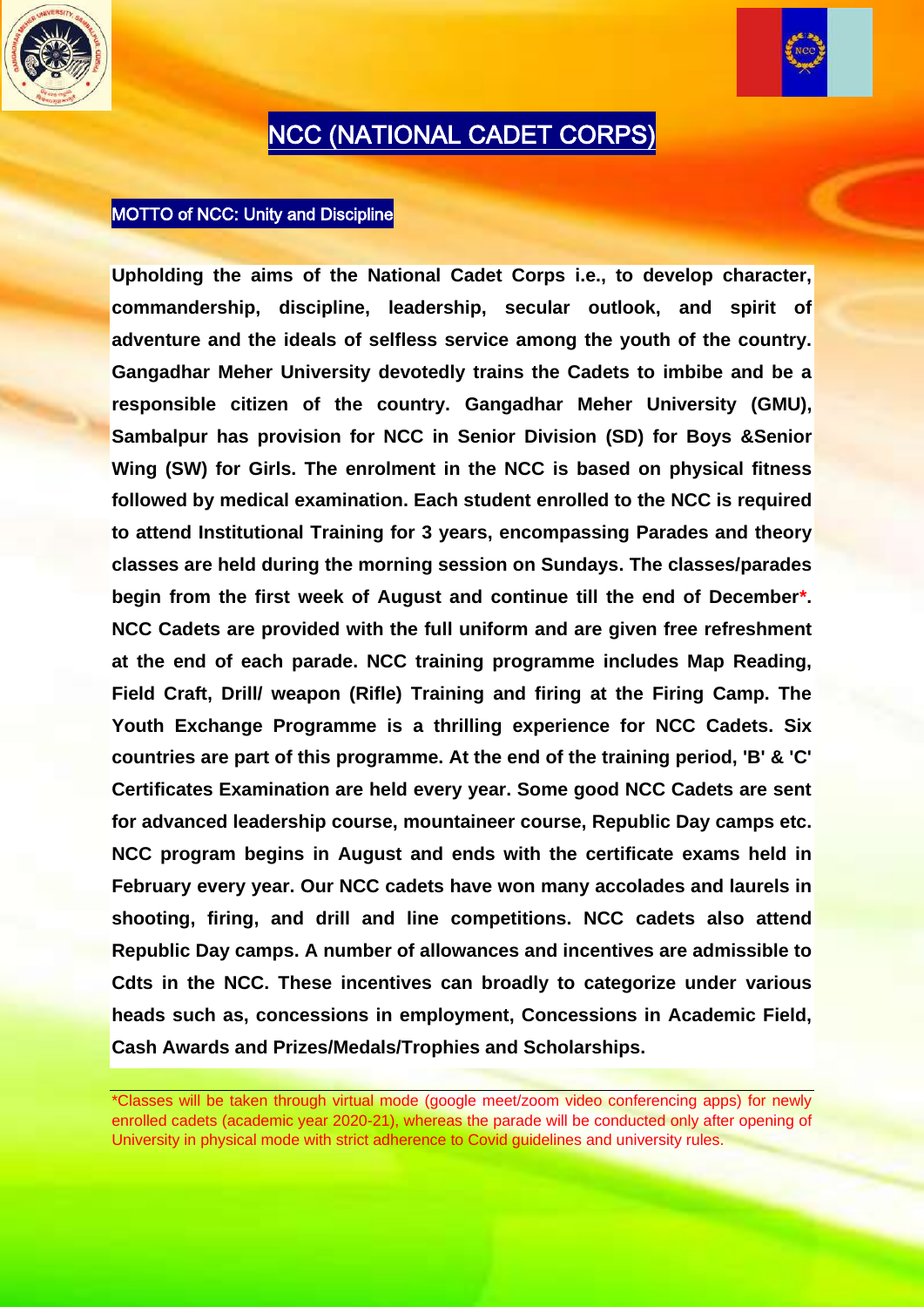



#### **THE UNIVERSITY HAS PROVIDED 2 DIFFERENT WINGSFOR NCC SUCH AS:**

#### **ARMY WING**

The activities of NCC at GMU are guided by certain core values that we endeavour to instil among the Cadets. The Company provides an environment conducive to motivate cadets to join the armed forces and holds a record of producing cadets, on a regular basis, who join the Indian Armed Forces.

All students are encouraged to join the NCC (National Cadet Corps). For Details, Contact: The Company Commander 5 (O) BN, GMU Sambalpur768004 Email: [gmuncc.official@gmail.com,](mailto:gmuncc.official@gmail.com) [dbehera@gmuniversity.ac.in](mailto:dbehera@gmuniversity.ac.in)

| <b>Under Officer ranks</b>          |                                                                    | <b>SNCO ranks</b>                                |                                       |                                                | <b>JNCO ranks</b> |                   | <b>Junior</b><br><b>Cadets</b> |  |  |
|-------------------------------------|--------------------------------------------------------------------|--------------------------------------------------|---------------------------------------|------------------------------------------------|-------------------|-------------------|--------------------------------|--|--|
| Army<br>Wing<br><b>Badges</b>       | $\bullet$                                                          | ҩ                                                |                                       |                                                |                   |                   |                                |  |  |
| <b>Army</b><br>Wing<br><b>Ranks</b> | Cadet<br><b>Senior</b><br><b>Under</b><br><b>Officer</b><br>(CSUO) | Cadet<br><b>Under</b><br><b>Officer</b><br>(CUO) | Company<br>Sergeant<br>Major<br>(CSM) | Company<br>Quartermaster<br>Sergeant<br>(CQMS) | Sergeant<br>(SGT) | Corporal<br>(CPL) | Lance<br>Corporal<br>(L/ CPL)  |  |  |

#### **Cadet Ranks**

#### **NAVALWING:**

The aim of the naval wing training is to give exposure to the cadets on various facets of navy and motivate cadets to join Indian navy as a platform. ANO Lt. N.K. DHARUA (NAVAL officer In Charge)

**Email: [gmuncc@gmail.com\(](mailto:gmuncc@gmail.com)For Naval Wing)**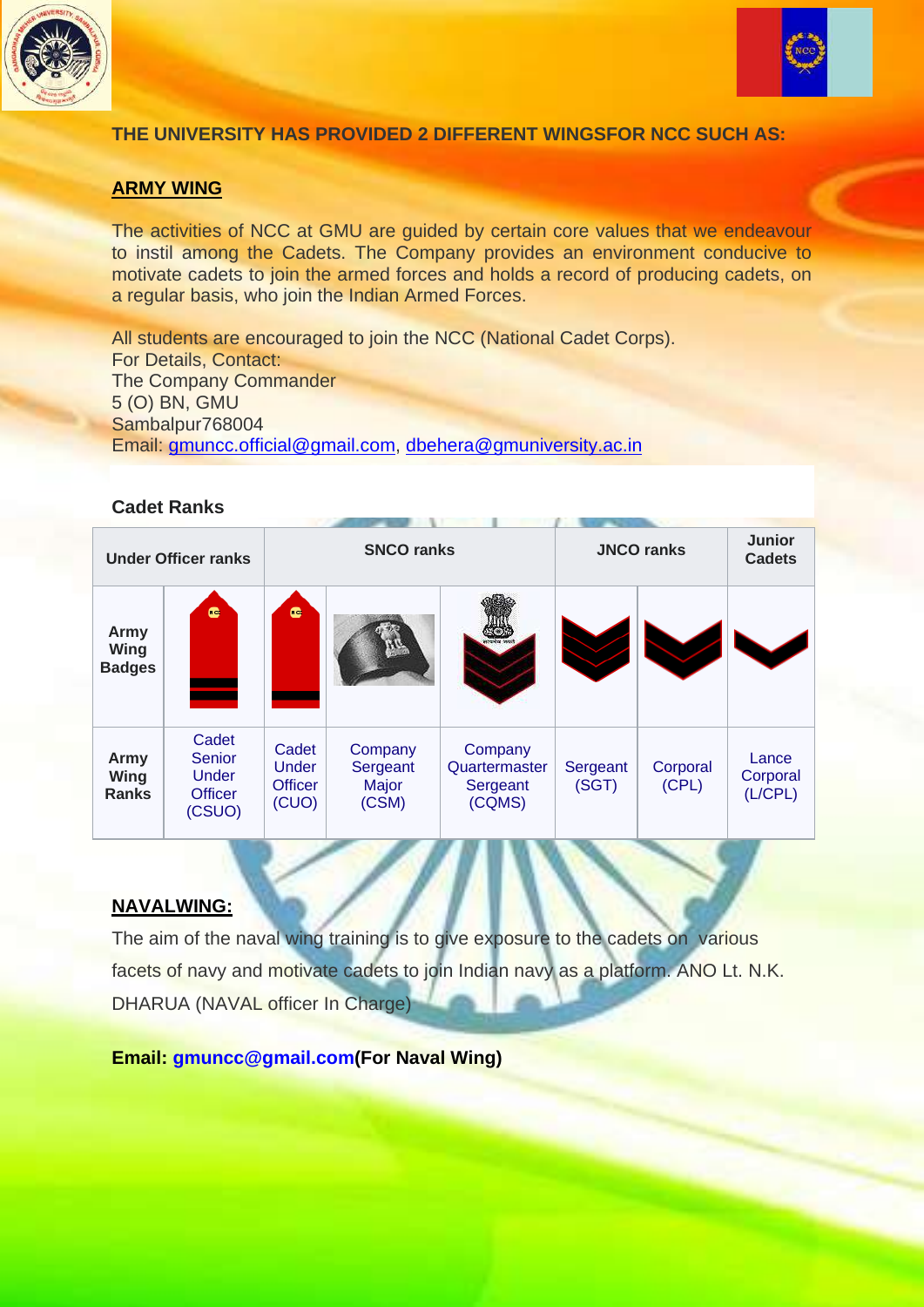



## **Expeditions and Adventure Activities Organized:**

| <b>SL</b><br>NO. | <b>NAME OF THE CAMP</b>                                                                                                           | <b>YEAR</b> | <b>NO. OF CADETS</b>                                 | <b>DURATION</b> |  |  |  |  |
|------------------|-----------------------------------------------------------------------------------------------------------------------------------|-------------|------------------------------------------------------|-----------------|--|--|--|--|
| 1.               | <b>IDSC (INTER DIRECTRATE)</b><br><b>SHOOTING</b><br><b>COMPETION)TRANNING</b><br><b>CAPSULE AT ASANSOL</b><br><b>WEST BENGAL</b> | 2019        | 2 SW(GIRL<br>CADETS) + 2<br><b>SD(BOY CADETS)</b>    | <b>15 DAYS</b>  |  |  |  |  |
| 2.               | <b>TSC(THAL SANIK CAMP) AT</b><br><b>NEW DELHI</b>                                                                                | 2019        | 2 SW(GIRL<br>$CADETS$ ) + 6<br><b>SD(BOY CADETS)</b> | 20 DAYS         |  |  |  |  |
| 3.               | <b>PARA JUMPING CAMP AT</b>                                                                                                       | 2019        | <b>1SD(BOY CADET)</b>                                | 20 DAYS         |  |  |  |  |
| 4.               | <b>MOUNTAINEERING CAMP</b><br><b>AT</b>                                                                                           | 2019        | <b>1SD(BOY CADET)</b>                                | <b>30 DAYS</b>  |  |  |  |  |
| 5.               | <b>SSB DELHI</b>                                                                                                                  | 2019        | <b>1SD(BOY CADET)</b>                                | <b>30 DAYS</b>  |  |  |  |  |
| 6.               | ALC-3                                                                                                                             | 2019        | 4SD(BOY<br><b>CADETS)</b>                            | <b>30 DAYS</b>  |  |  |  |  |
| 7.               | <b>SSB DELHI</b>                                                                                                                  | 2020        | <b>1SD(BOY CADET)</b>                                | <b>30 DAYS</b>  |  |  |  |  |
| 8.               | ALC-6                                                                                                                             | 2020        | 2SD(BOY CADET)                                       | <b>30 DAYS</b>  |  |  |  |  |
| 9.               | <b>SKIING CAMP AT KASHMIR</b>                                                                                                     | 2020        | <b>1SW(GIRL CADET)</b>                               | <b>25 DAYS</b>  |  |  |  |  |
| 10.              | EBSB-3                                                                                                                            | 2020        | 2 SW(GIRL<br>CADETS) +<br>3SD(BOY<br><b>CADETS)</b>  | <b>7 DAYS</b>   |  |  |  |  |
| 11.              | EBSB-4                                                                                                                            | 2020        | 3SW(GIRL<br>CADETS) +<br>2SD(BOY<br><b>CADETS)</b>   | <b>7 DAYS</b>   |  |  |  |  |
| 12.              | <b>IMA DEHRADUN</b>                                                                                                               | 2021        | 2 SD (BOYS<br><b>CADETS)</b>                         | <b>25 DAYS</b>  |  |  |  |  |
|                  |                                                                                                                                   |             |                                                      |                 |  |  |  |  |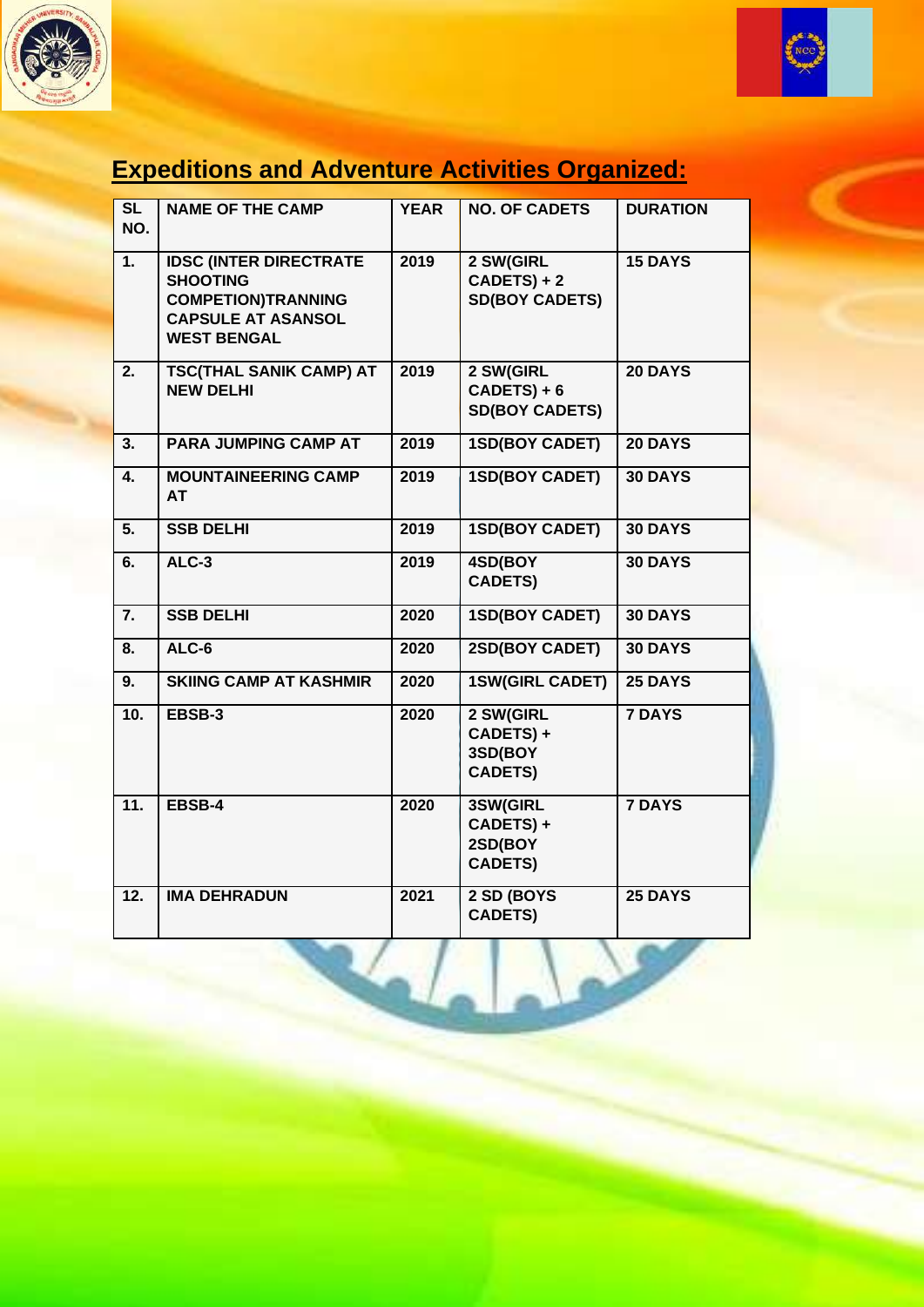

### **SOCIAL ACTIVITIES**



### **Such as**

- 1. **BLOOD DONATON CAMPS**
- 2. **SWACH BHARAT ABHIYAN**
- 3. **MARATHONS ON DIFFERENT AWARENESS PROGRAM**
- 4. **PLOGGING**
- 5. **HEALTH CAMPS**
- 6. **AIDS AWARENESS RALLY**
- 7. **PLANTATION DAY**
- 8. **YOGA DAY**
- 9. **WORLD ENVIRONMRNT DAY**
- 10. **AWARENESS ON MENTRUAL HYGHINE**
- 11. **FIT INDIA CAMPAIGN AND MANY MORE..........**

## **ACHIVEMENTS:**

| <b>NAME OF CADET</b>           | <b>ACHIEVEMENT</b>                         | <b>YEAR</b> |
|--------------------------------|--------------------------------------------|-------------|
| <b>Cadet SatyajitNayak</b>     | <b>Gold Medallist in firing</b>            | 2019        |
| <b>SUO IshaniSantuka</b>       | Gold Medalist in public speaking           | 2019        |
| <b>JUO Jastej Singh Dingra</b> | 1 <sup>st</sup> prize in GD                | 2020        |
| <b>SUO IshaniSantuka</b>       | <b>Director General Appreciation Medal</b> | 2019        |
| SUO Ishani and JUO Jastej      | <b>CWS Best Cadet</b>                      | 2019        |
| SUO Ishani and JUO Jastei      | <b>IGC-TSC Best Cadet</b>                  | 2019        |
| <b>SUO IshaniSantuka</b>       | 1 <sup>st</sup> prize in Debate            | 2020        |
| <b>SUO IshaniSantuka</b>       | <b>Governor's Best Cadet Award</b>         | 2020        |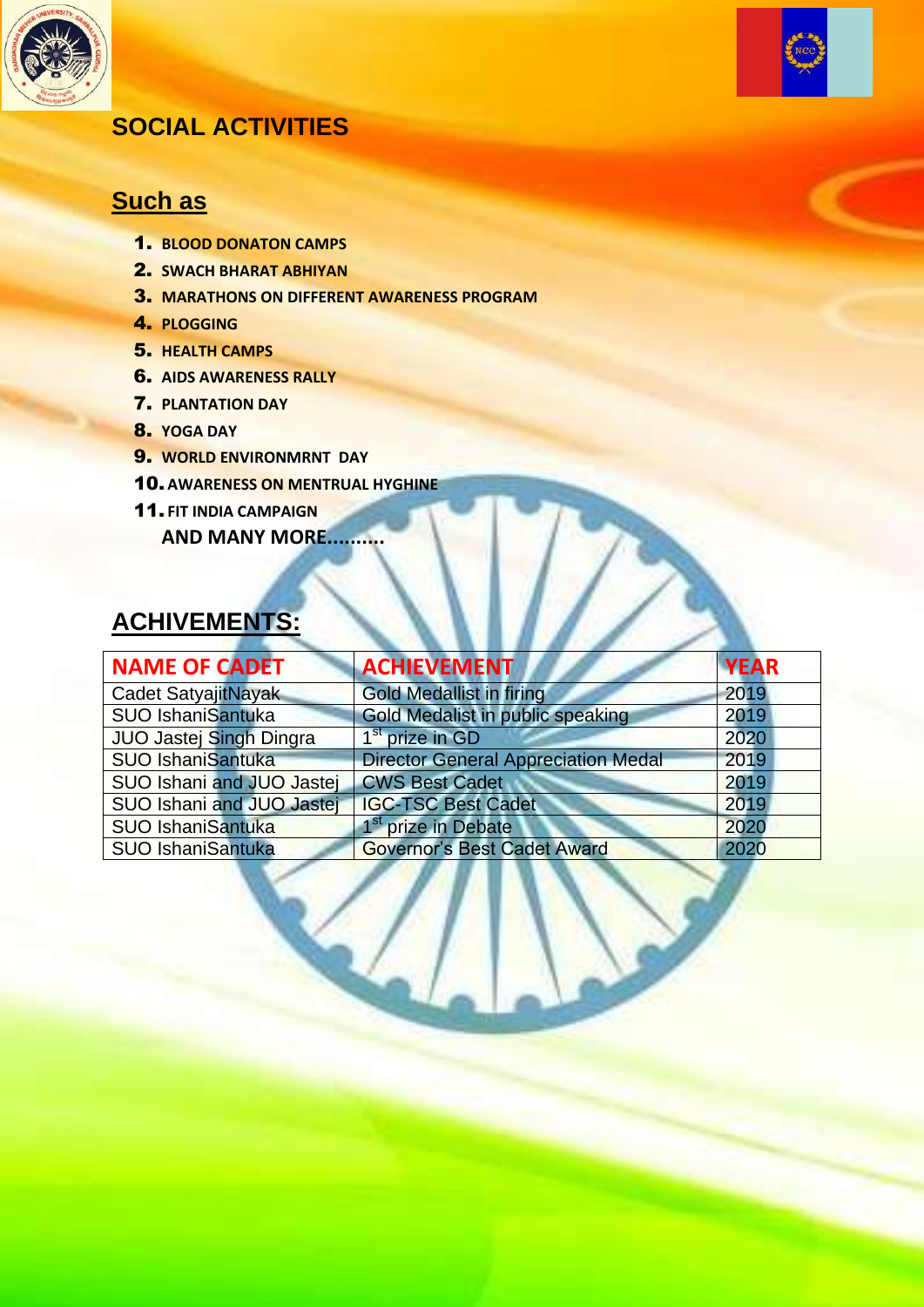



### **DRILL**



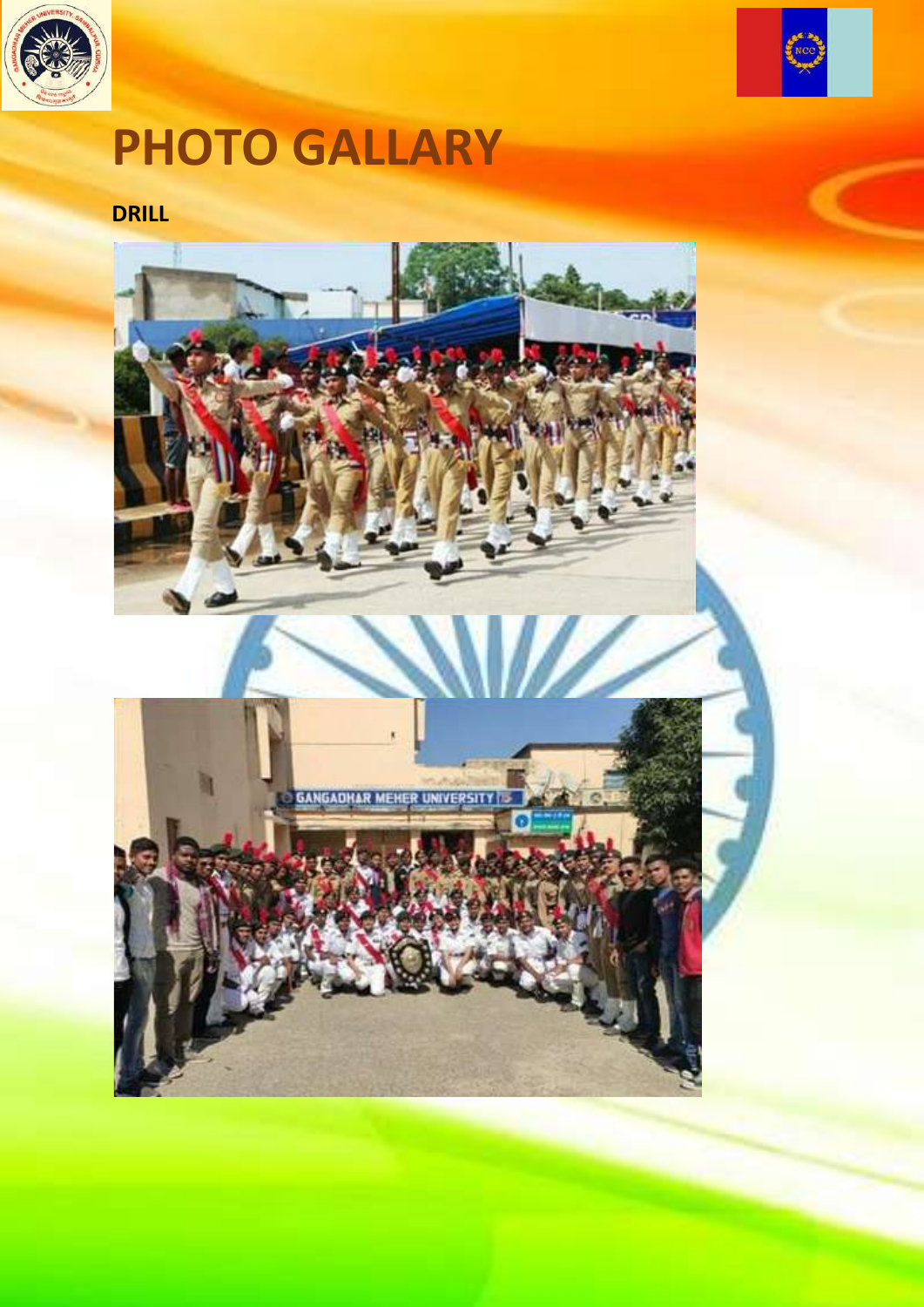



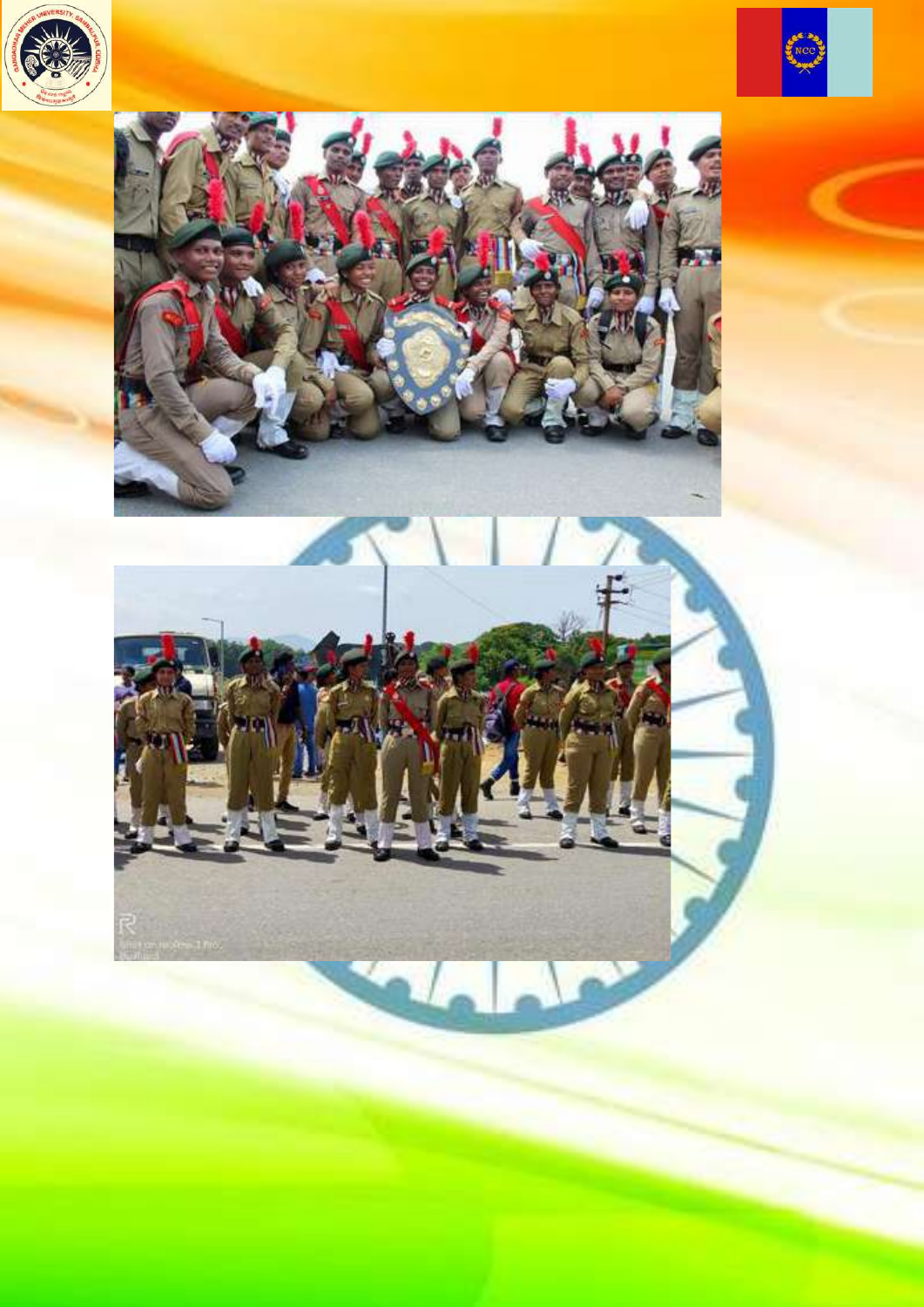



# GUARD OF HONOUR



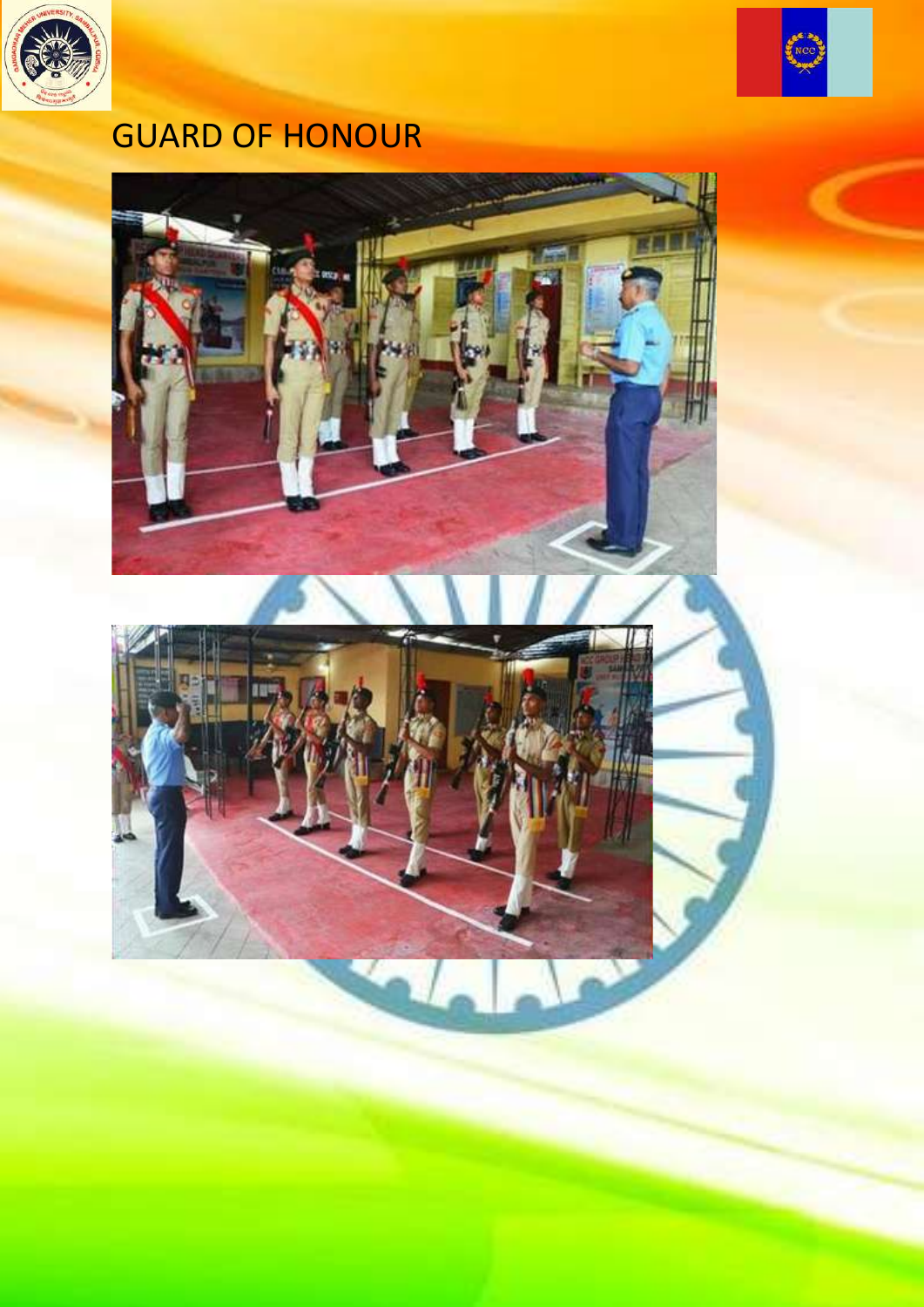

# **SKIING CAMP**

### **JUO SAMUYA BHOI**



 $\bullet$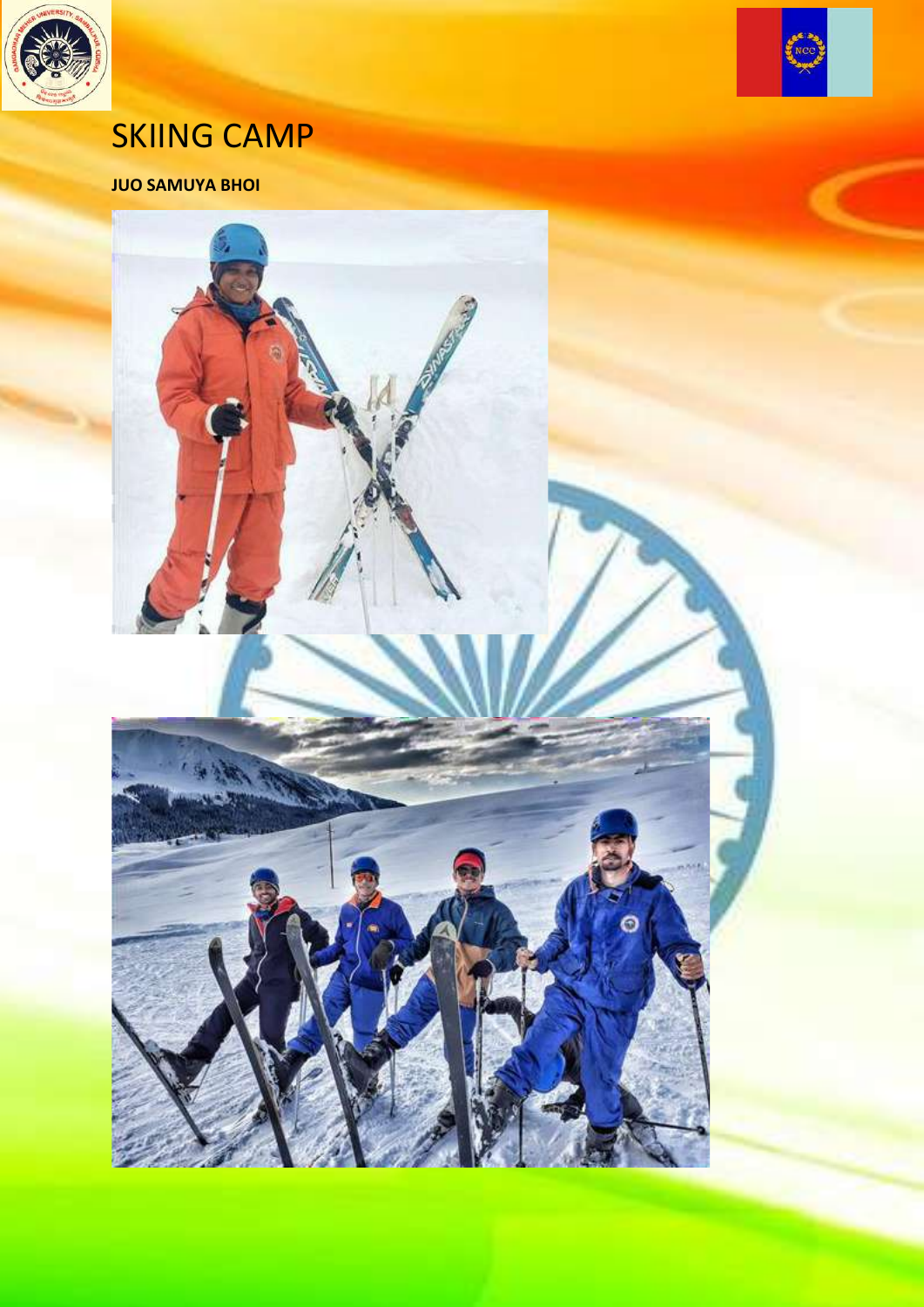



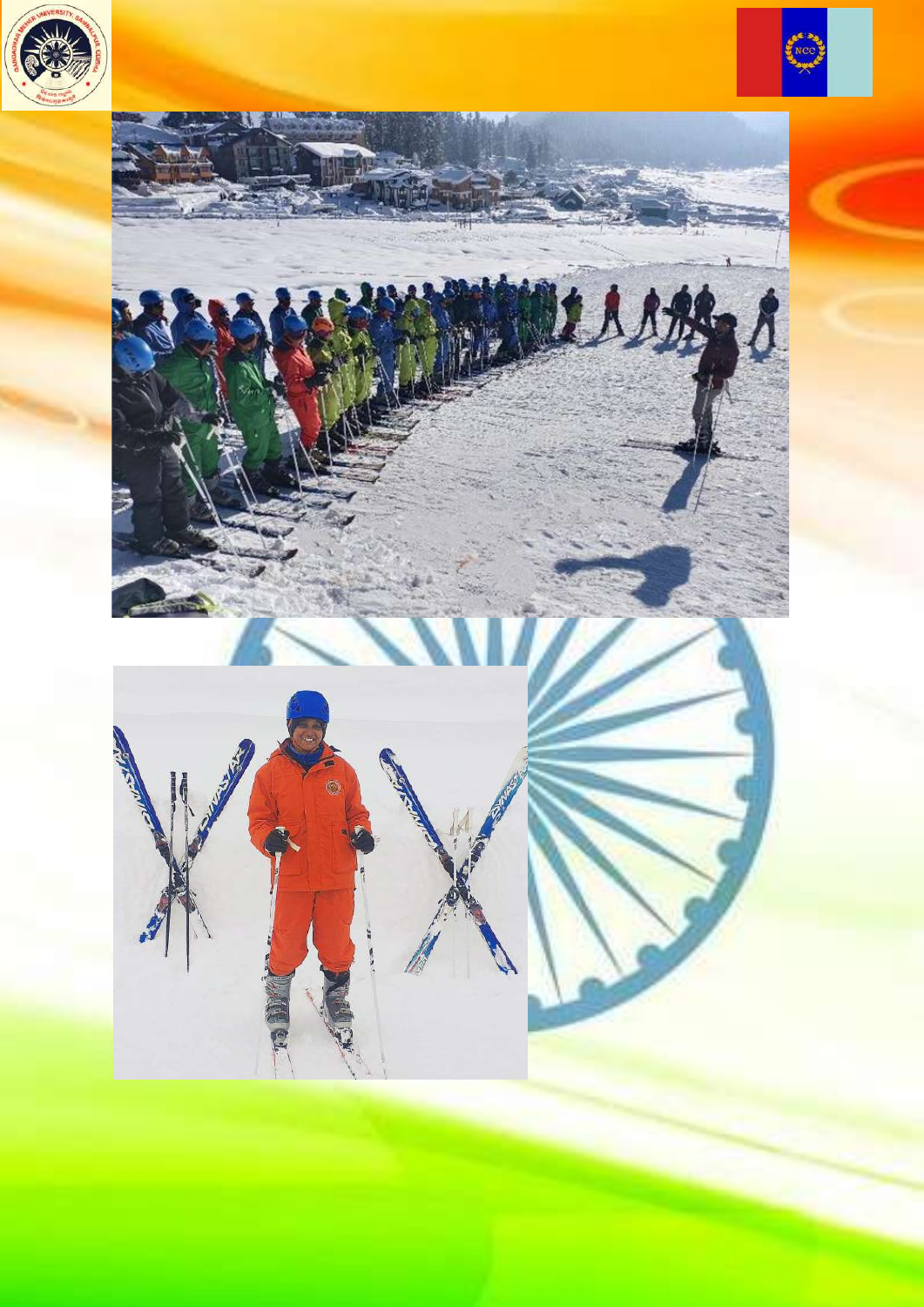



# FIRING

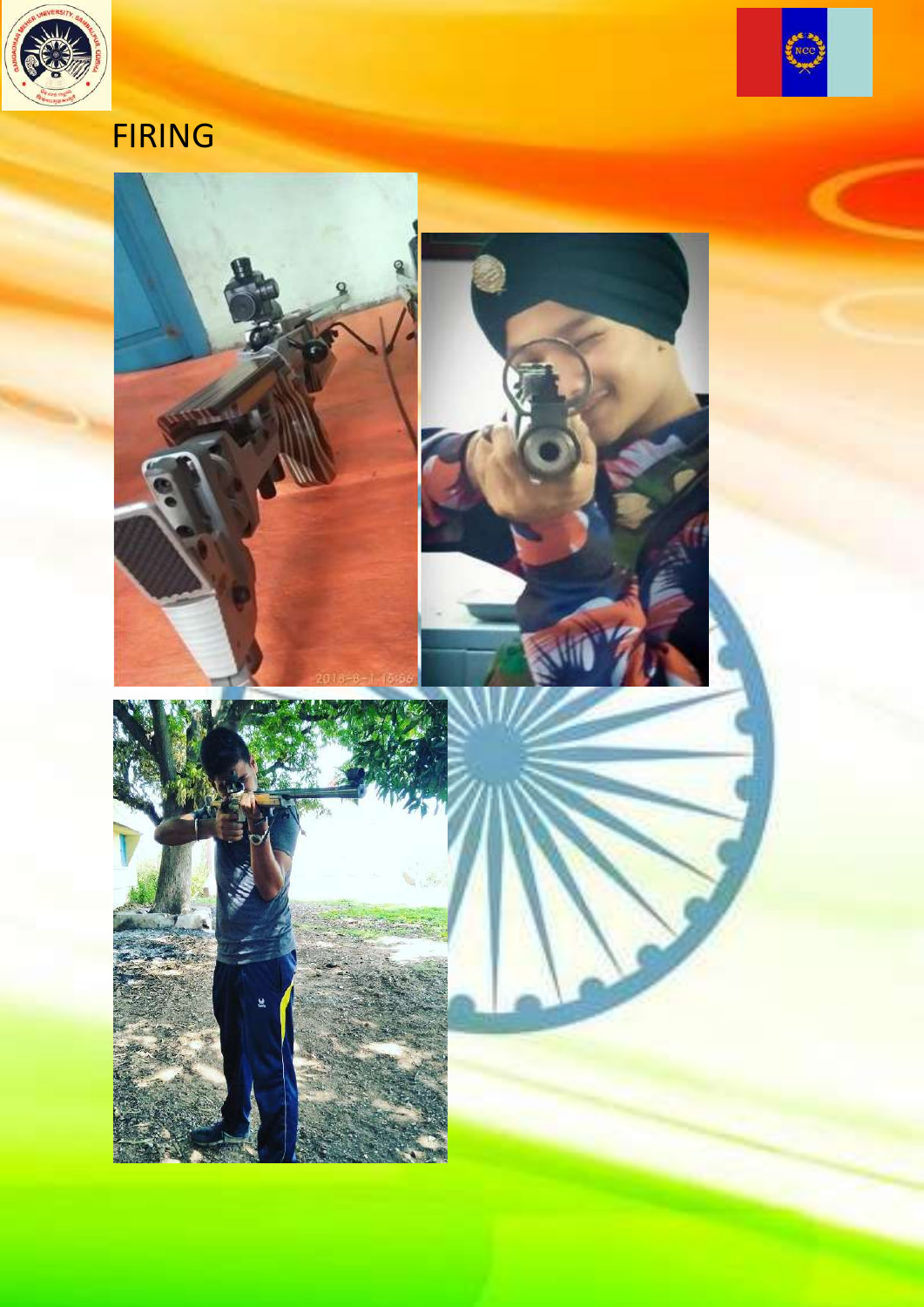



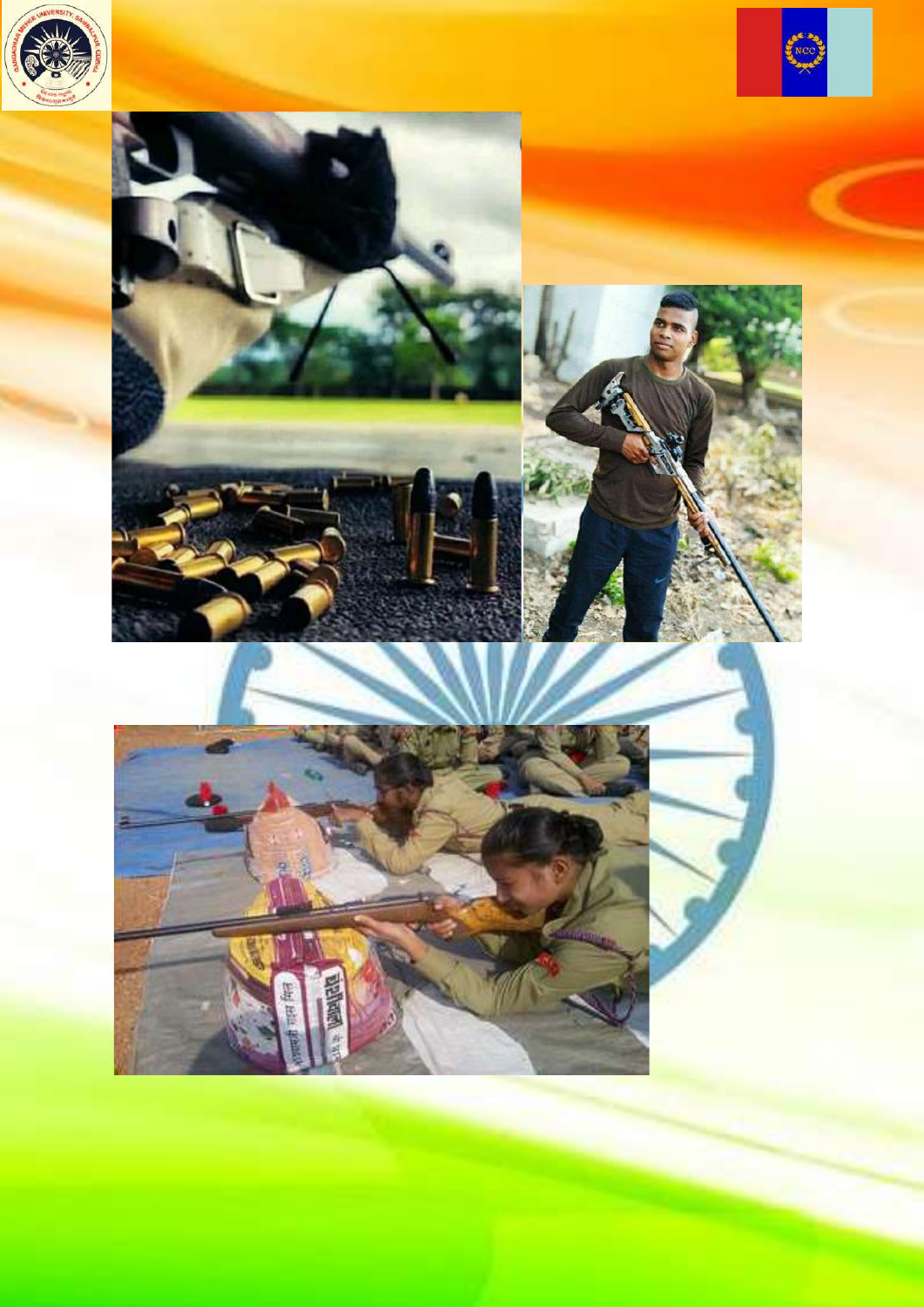





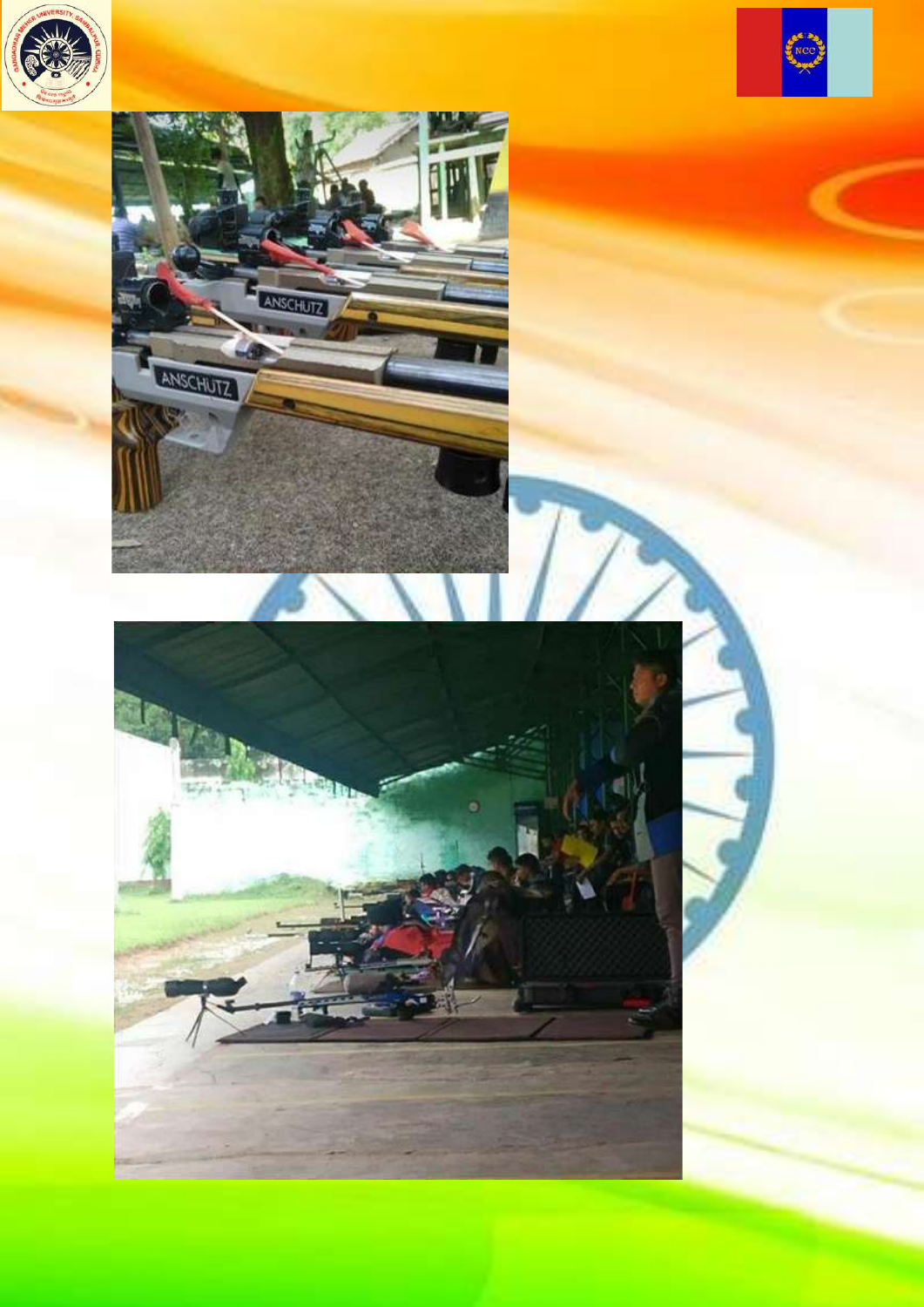



# PARA JUMPIMG CAMP

#### **JUO MANAS KUMAR PRADHAN**

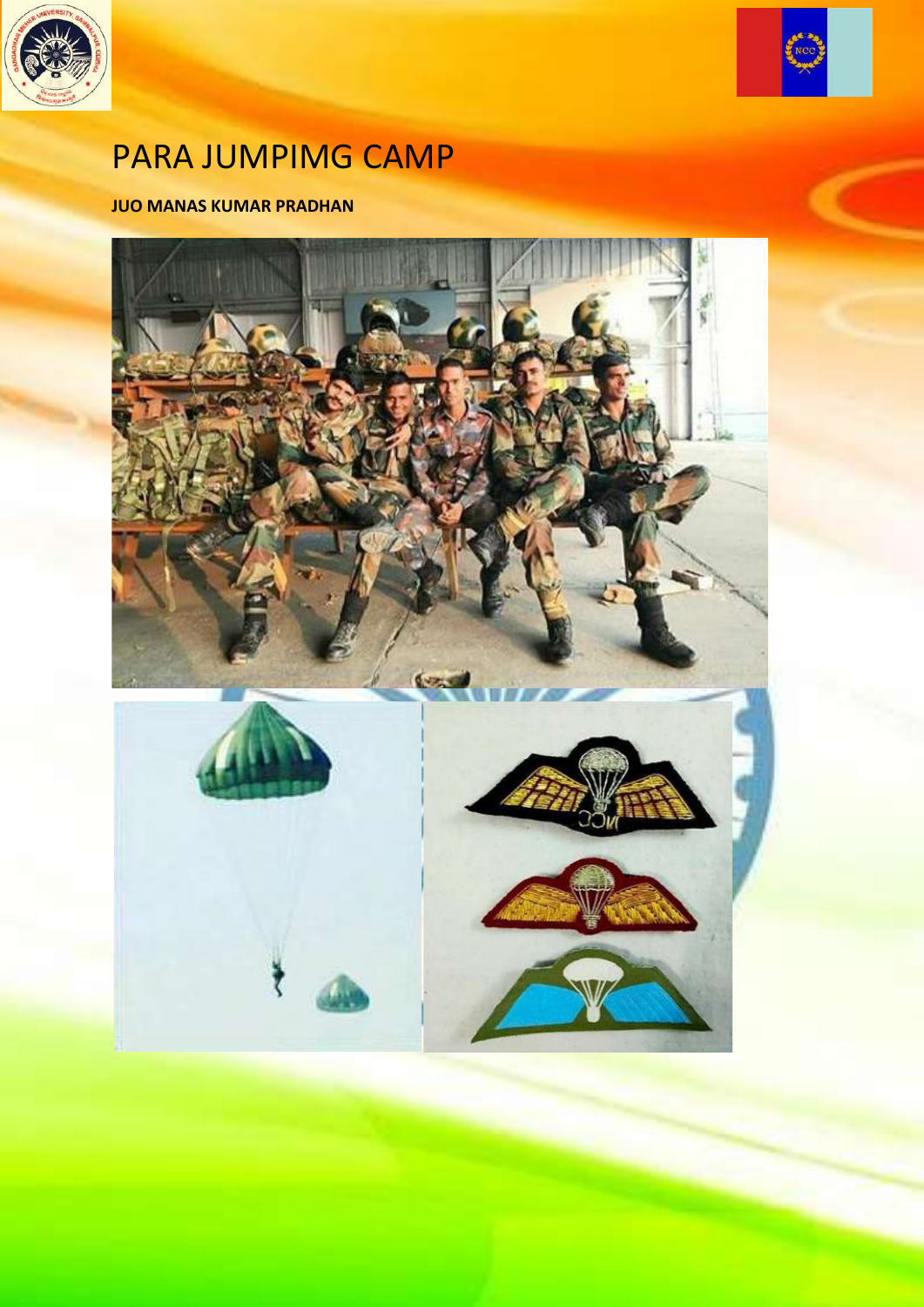



# MOUNTAINEERING CAMP

### **SGT MUKESH BAGH**

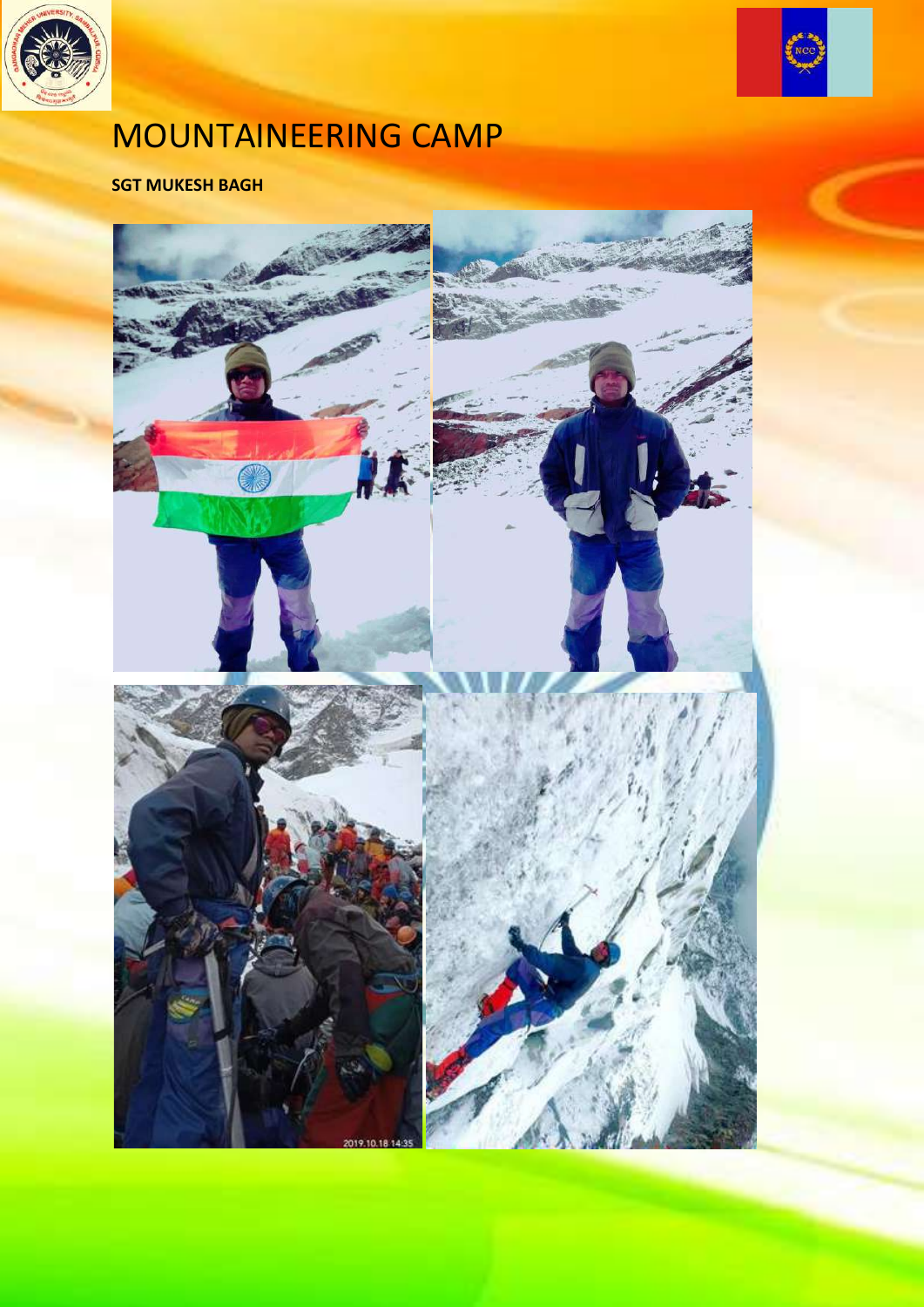